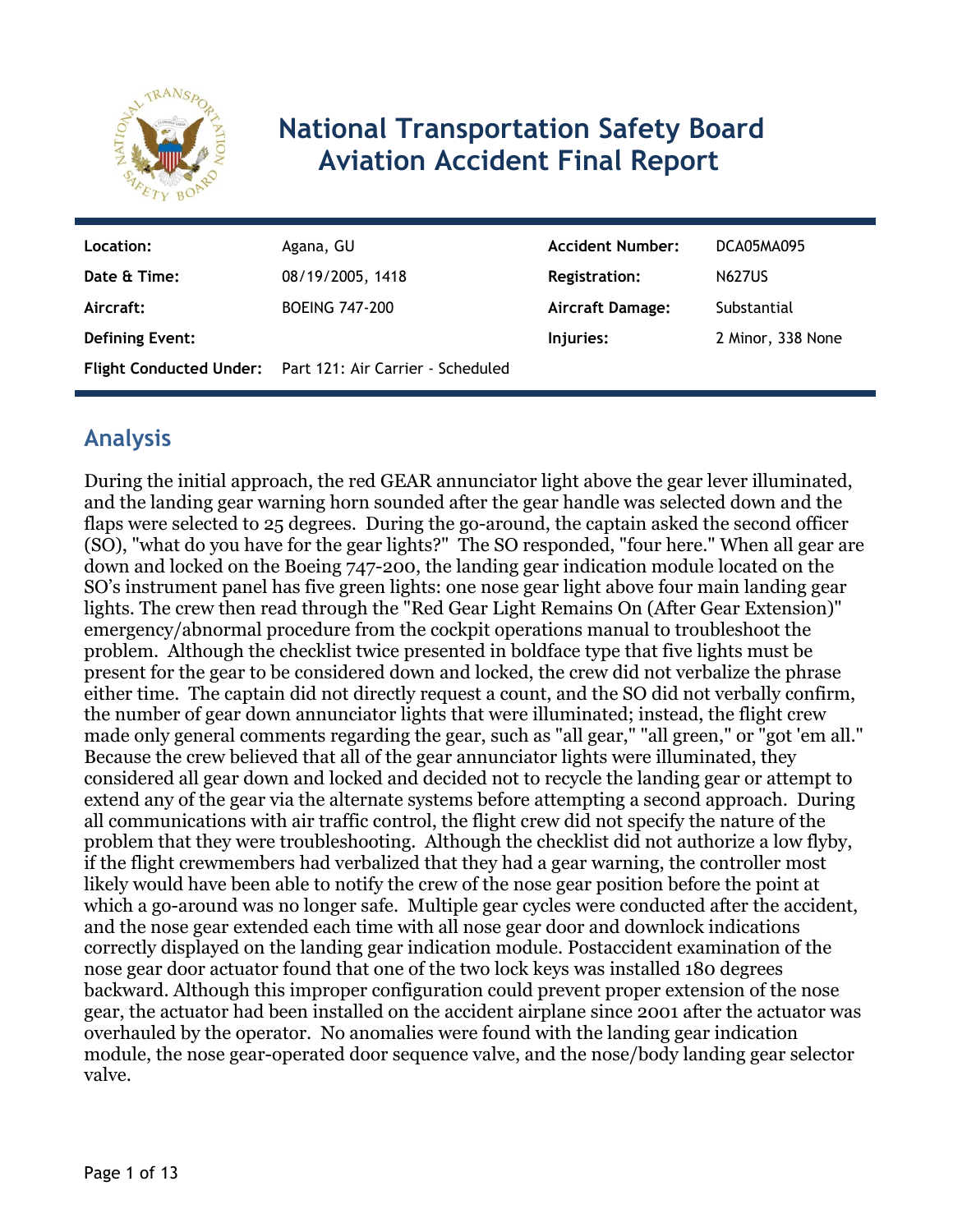## **Probable Cause and Findings**

The National Transportation Safety Board determines the probable cause(s) of this accident to be: the flight crews' failure to verify that the number of landing gear annunciations on the second officer's panel was consistent with the number specified in the abnormal/emergency procedures checklist, which led to a landing with the nose gear retracted.

### **Findings**

Occurrence #1: WHEELS UP LANDING Phase of Operation: LANDING

Findings

- 1. LANDING GEAR,GEAR INDICATING SYSTEM ACTIVATED
- 2. (C) CHECKLIST NOT FOLLOWED FLIGHTCREW
- 3. LANDING GEAR,NOSE GEAR
- 4. (C) GEAR EXTENSION NOT VERIFIED FLIGHTCREW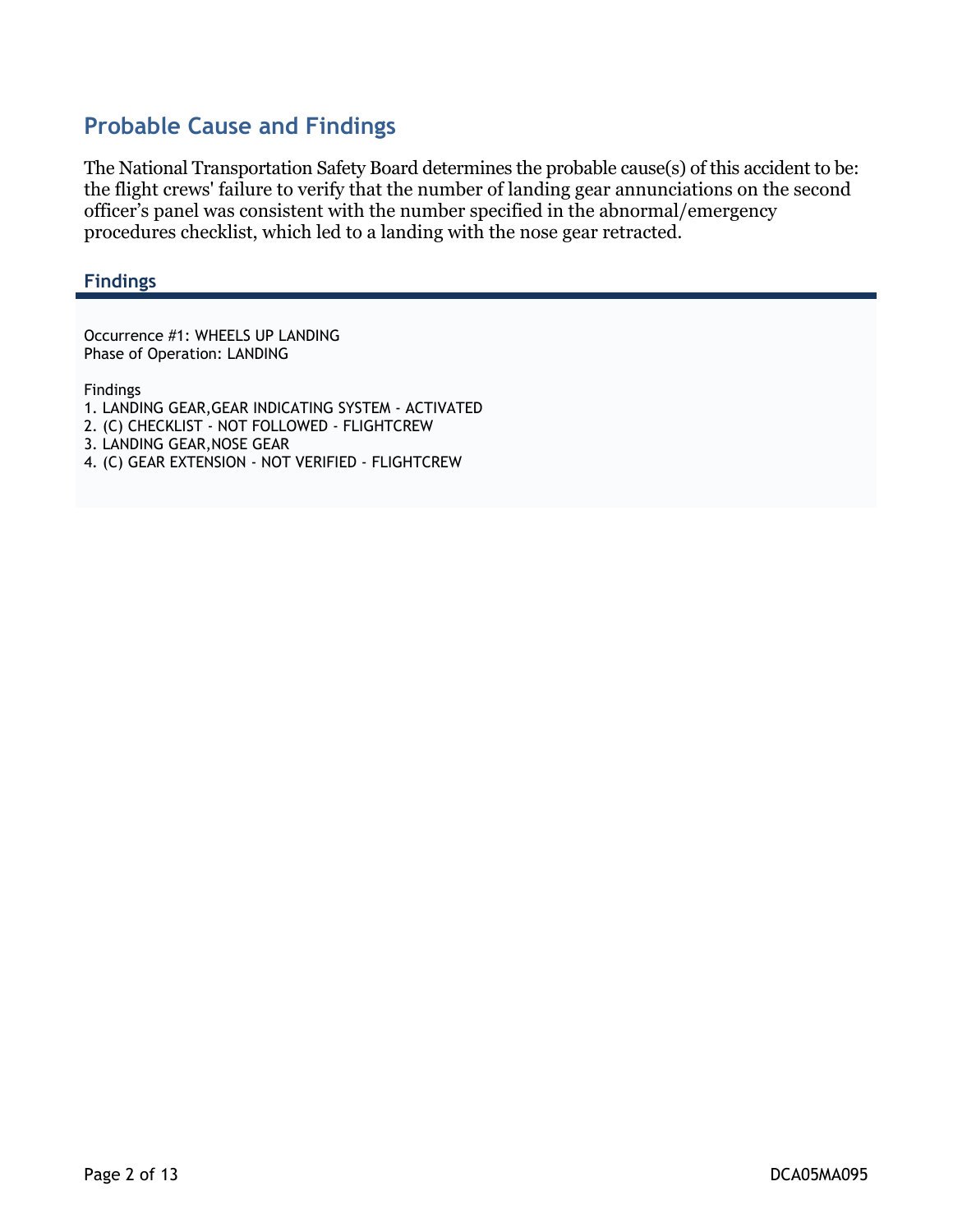## **Factual Information**

### HISTORY OF FLIGHT

On August 19, 2005, about 1419 local time, Northwest Airlines (NWA) flight 74, a Boeing 747- 200, N627US, landed on runway 06L with its nose gear retracted at Guam-Antonio B. Won Pat International Airport (GUM) Agana, Guam. An emergency evacuation was initiated several minutes after the airplane came to a stop on the runway. Of the 16 crewmembers and 318 passengers onboard, 2 received minor injuries during the evacuation. The airplane was substantially damaged. The flight was operating under the provisions of 14 Code of Federal Regulations (CFR) Part 121 and was en route from Tokyo-Narita International Airport, Narita, Japan. Visual meteorological conditions prevailed at the time of the accident.

The captain was the flying pilot. According to crewmember statements, the takeoff, climb, en route, descent, and initial approach phases of the flight were normal. According to the cockpit voice recorder (CVR), about 1403:28, the local controller (LC) cleared flight 74 for the visual approach to runway 6L and subsequently cleared the flight to land.

About 1405:56, the captain called for "gear down, flaps 20" and the first officer (FO) immediately responded "gear down." About 1406:36, the captain requested, "flaps 25, the landing check." Three seconds later, a sound similar to the landing gear warning horn started. The FO stated, "oh sorry," a crewmember stated, "we didn't get a gear," and then the captain requested, "put it back to 20." About 1406:47, the second officer (SO) stated "red gear light," and the landing gear warning horn sound stopped.

About 1406:54, the captain stated, "uh, tell 'em we're gonna have to go around. Hold out to the left here. Flaps ten." About 1407:02, the FO called the LC and advised, "tower, Northwest 74, we're gonna uh, do a go-around. We'd like to hold out to the west while we work on a problem." The LC then cleared the flight to fly the runway heading and climb and maintain 2,600 feet.

About 1407:27, the captain asked the SO, "what do you have for the gear lights?" The SO responded, "four here." The LC then advised the flight crewmembers to contact Guam departure.

About 1407:57, the controller asked, "your intentions?" to which the FO responded, "uh, we'd just like to uh, go someplace sir we can delay for a few minutes while we work on some light problems." The flight was then cleared to remain VFR.

About 1409:01, the captain instructed the FO, "okay you're gonna take the airplane here. I'm gonna work with him." The SO and the captain then started to complete the "Red Gear Light Remains On (After Gear Extension)" emergency/abnormal procedure in the cockpit operations manual. The SO began reading, "the landing gear lever is seated in the down detent," and the captain responded, "it is." Next, the SO stated, "okay press the landing gear annunciator gear primary switch," and the captain asked, "okay, you got all the gear … green down, right?" to which the SO responded, "all gear" and then "yeah. Right there. Okay, if uh, gear down not illuminated."

About 1410:02, the SO read out loud the note in the procedure that stated that the gear could be recycled depending on the flight crew's assessment. The captain asked, "I think we'd cycle it one time, don't you?" The SO responded, "yeah," and the captain continued, "you see any reason not to cycle it?" The SO further responded, "no, I don't," and then the FO asked "what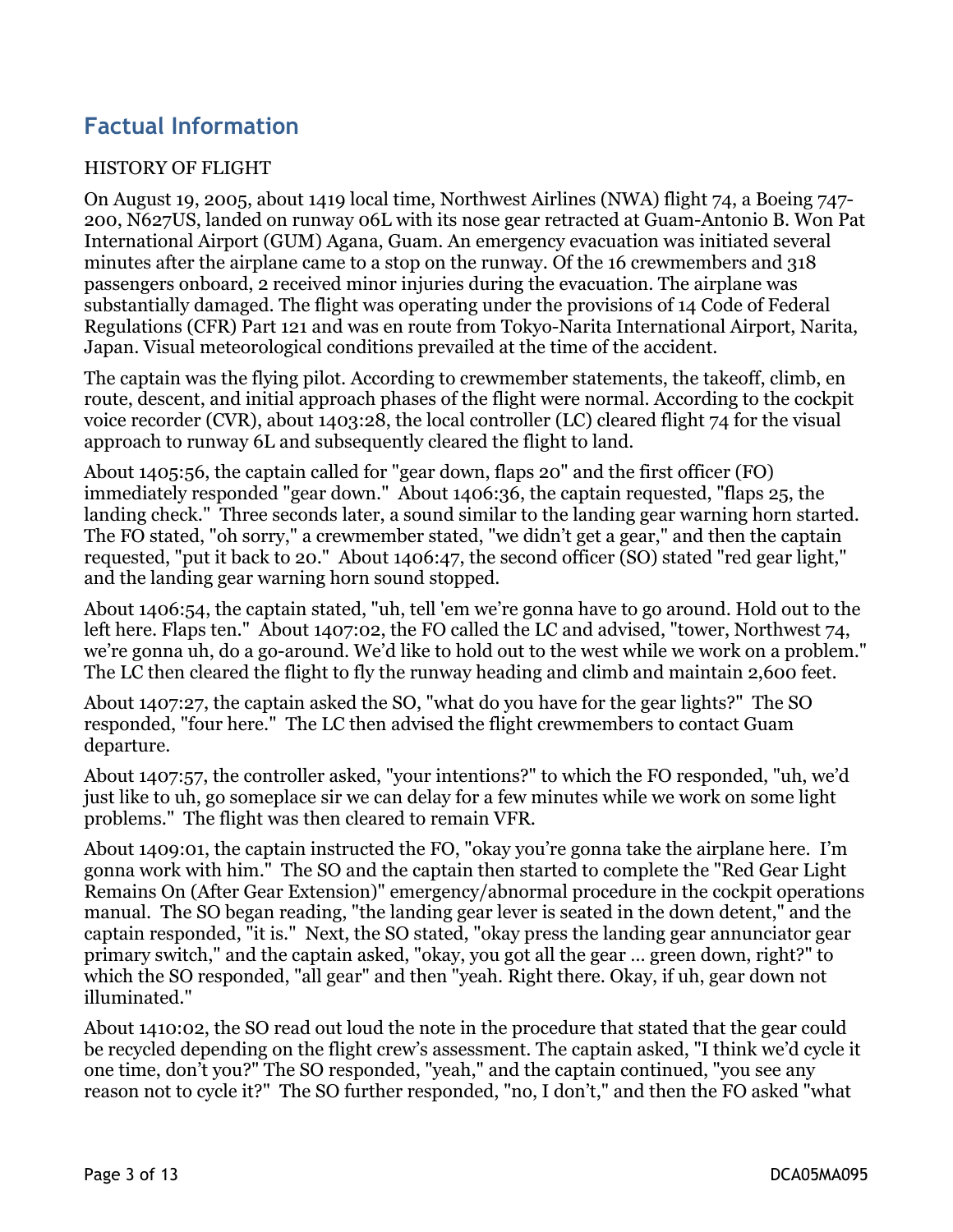gear are down and what are up?" Both the captain and SO responded, "all of 'em are down."

The captain continued, "you're getting green lights in primary. Hit alternate. You get green lights in alternate, all of 'em left … on the gear." About 1410:41, the FO asked, "so tell me what the red light's for? Are your gear doors okay?" After a short discussion, the SO stated, "it's all good? It looks good back here."

About 1410:52, the FO stated "this is just technique. This is not airplane, but if I got good gear, I won't put 'em back up…. If I could determine, you know, why I've got a red light but is I've got gears down and green, I probably would take it that way," to which the captain responded, "okay." The SO read, "carrot here says if gear down annunciator light for any gear illuminates in either primary or alternate, that gear can be considered down and locked."

About 1411:26, the captain asked, "so it is down and locked?" to which the SO responded, "down and locked." The three flight crew continued to discuss the situation and then, according to postaccident crew statements, the SO handed the procedure to the captain.

About 1412:20, the captain read, "flybys are considered to be of no value. Okay, insure the landing gear lever is seated down, in the down detent. It is seated. All right, press the landing gear annunciator green primary. It's all green." He then continued reading the last statement in the procedure, "if gear down annunciator light for any one of the five gear is not illuminated, press the alternate. Well we got 'em all. You don't have to do that." The SO states, "we got 'em all. We don't have to do that." The captain reread the last statement and concluded, "we're down and locked," and the SO responded, "good to go."

About 1413:19, the captain called the controller and stated that the flight crewmembers had "sorted out the problem" and "we're ready to return for runway 6L." The flight was then cleared for a visual approach.

While on the visual approach, the captain stated, about 1414:54, "you're gonna have to pull the gear, the horn uh, indicator," and "you see any reason to declare or anything other than just normal here?" The SO responded, "not yet," and the captain agreed. The FO then stated, "you know we still don't know why it's that way, though, right?" and the captain responded, "no."

The FO continued, "okay, but we ran through it and it said gear's down and everybody's happy." The captain responded, "yeah, now if you want to read the thing, read it. We've got plenty of time. We've got 37 thousand pounds of gas. We're indicating green on both primary and alternate on the gear."

About 1415:27, the FO radioed the LC, and the flight was subsequently cleared to land on runway 6L. As the flight continued the approach, the captain asked, about 1416:07, "did you find that horn?" and the SO responded, "yep." The captain then stated, "okay, you can pull it." The flight crew continued the approach and completed all of the before landing checklist items.

About 1418:17, the CVR recorded a sound similar to touchdown, and, about 1418:22, the SO stated, "reversers normal." Three seconds later, the LC radioed "Northwest 74, go around. Uh, negative, uh, nosewheel." About 1418:26, the CVR recorded a sound similar to increasing engine RPM and the SO stating, "seventy percent," and then the FO and SO both stated "go around" multiple times. About 1418:37 the LC queried "Northwest 74, tower," but the FO radioed "we're unable."

About 1418:51, the CVR recorded the sound of impact, and then the captain stated "standby with the evacuation checklist." The FO then radioed the LC, asking if he could see any fire, and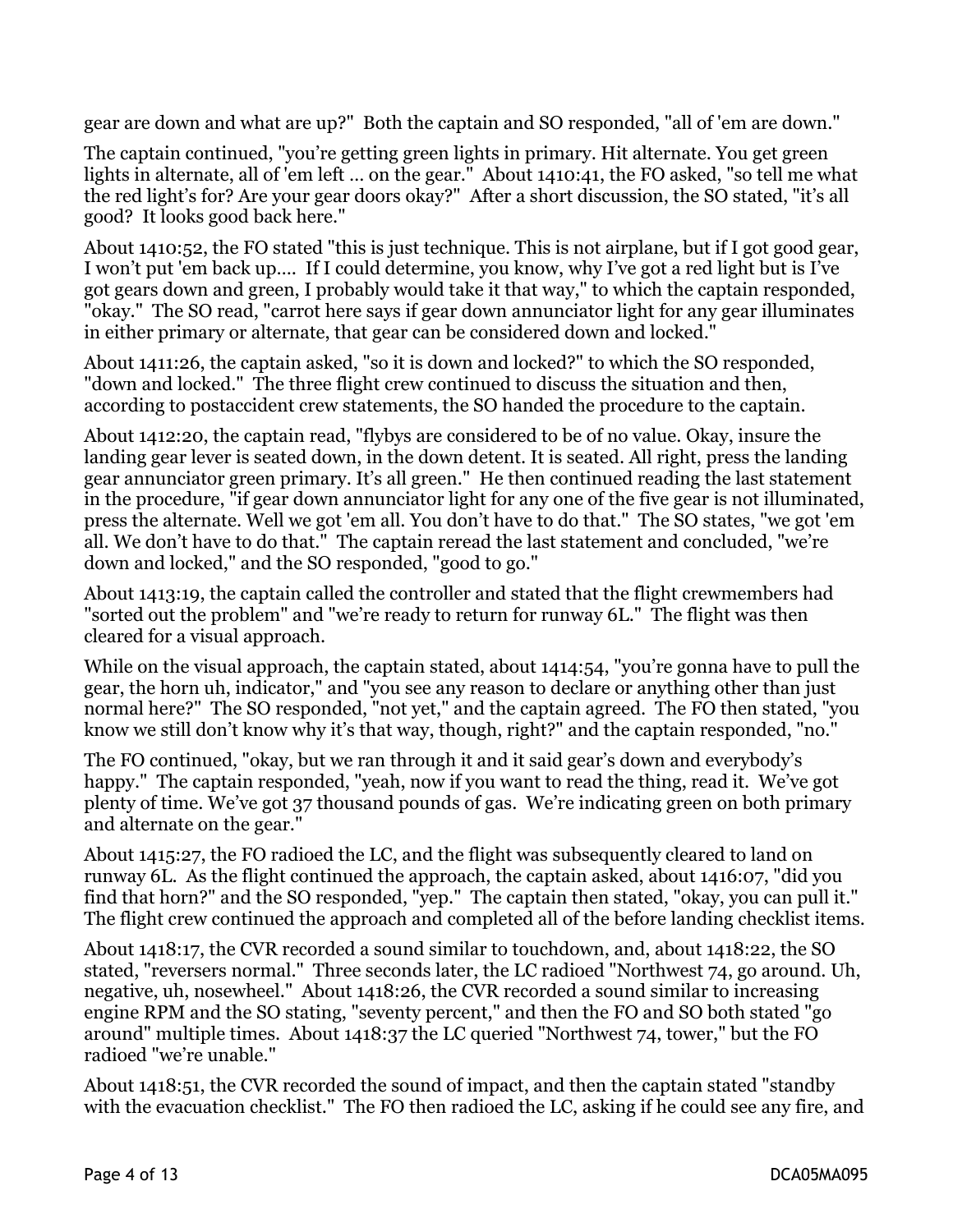the LC responded, "negative." About 1419:56, the captain informed the passengers via the public address system that the nose gear had collapsed and that they were to remain seated. The CVR stopped recording about 1420:35.

According to postaccident interviews, a flight attendant notified the captain of smoke in the forward cabin area. The captain advised the FO and SO to secure the cockpit, and he went downstairs to assess the situation. The captain stated that he "saw smoke coming from an access hatch and told the flight attendants to move the passengers aft of door two." He also directed the upper deck flight attendant to move the passengers from the upper deck down to the main cabin deck and aft of door two. When he noticed that the smoke was getting worse, he ordered the flight attendants to "open the doors, inflate the slides, and evacuate the airplane." All passengers and crew evacuated the airplane on the runway. Two passengers received minor injuries during the evacuation.

### DAMAGE TO THE AIRCRAFT

The airplane was substantially damaged. The nose gear was retracted, and the nose gear doors were closed.

The following structure was worn and abraded as a result of contact with the runway: skin panels and stringers from station (Sta) 400 to 700 and stringers (Str) 44L to 44R, frame assemblies from Sta 400 to 500 and Str 44L to 44R, and the nose landing gear doors (left forward, left aft, right forward, right aft). The equipment cooling duct was completely destroyed from contact with the runway. The line replaceable units common to the E-1, E-2, and E-3 racks sustained heat and soot damage. The E-2 inertial navigation system shelf sustained severe fire damage. Wire bundles running vertically between the E2 and E3 equipment centers sustained heat and fire damage.

### PERSONNEL INFORMATION

The captain, age 51, held an airline transport pilot certificate with airplane multiengine land, B747, and DC9 ratings and a commercial pilot certificate with an airplane single-engine land rating. At the time of the accident, the captain held a first-class medical certificate dated February 1, 2005, with no restrictions.

According to NWA employment and flight records, the captain was hired on April 13, 1984, and had accumulated a total of 7,850 hours at NWA, of which 2,350 hours were as pilot-incommand. In the 24 hours, 30 days, and 12 months before the accident, the captain had accrued a total of 9, 86, and 450 hours, respectively. He received his most recent recurrent training on April 21, 2005, and his most recent proficiency check on June 25, 2005. On the day of the accident, the captain had been on duty for 5 hours 2 minutes and had accumulated a total duty time of 24 hours 36 minutes in the 3 days before the accident.

The first officer, age 46, held a commercial pilot certificate with airplane multiengine land, airplane single-engine land, and instrument airplane ratings and held a flight engineer certificate (turbojet). At the time of the accident, the FO held a first-class medical certificate dated December 8, 2004, with no restrictions.

According to NWA employment and flight records, the FO was hired on August 21, 1987, and had accumulated a total of 8,695 hours at NWA with a total of 875 hours as second-incommand in Boeing 747 airplanes. In the 24 hours, 30 days, and 12 months before the accident, the FO had accrued a total of 9, 75, and 501 hours, respectively. He received his most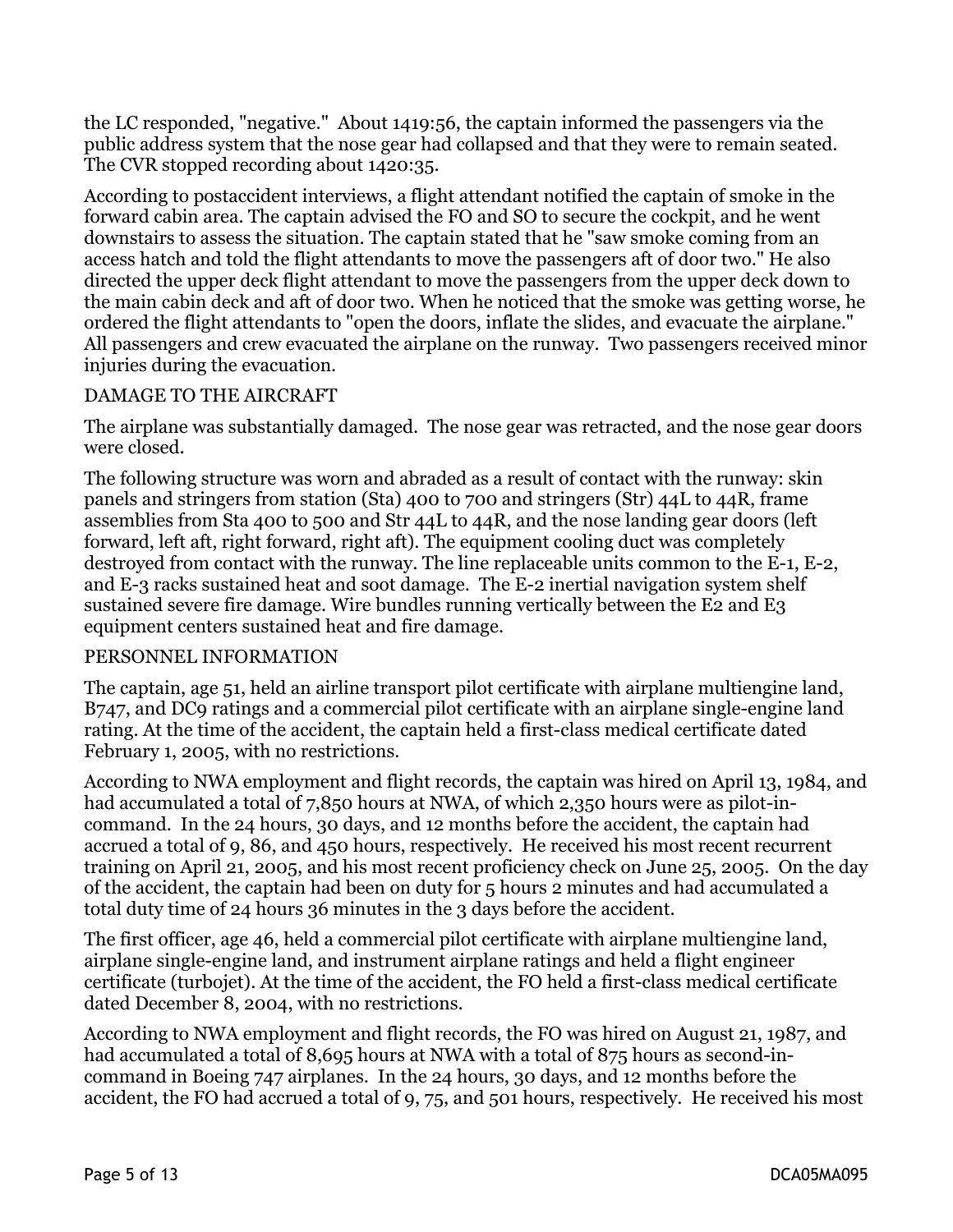recent recurrent training on December 2, 2004, and his most recent line check on March 23, 2005. On the day of the accident, the FO had been on duty for 5 hours 2 minutes and had accumulated a total duty time of 24 hours 36 minutes in the 3 days before the accident.

The SO, age 61, held an airline transport pilot certificate with airplane multiengine land, A320, CE500, DC9, DC10, and N265 ratings; a commercial pilot certificate with an airplane singleengine land rating; and a flight engineer certificate (turbojet). At the time of the accident, the SO held a first-class medical certificate dated April 28, 2005, with the following restriction: "Holder must wear corrective lenses."

According to NWA employment and flight records, the SO was hired on July 18, 2004, and was previously an NWA captain but was retrained as an SO after he reached the mandatory pilot retirement age of 60. The SO had accumulated a total of 8,720 hours at NWA with 3,500 hours as an SO. He had accumulated 345 hours as an SO in B747 airplanes. In the 24 hours, 30 days, and 12 months before the accident, the SO had accrued a total of 9, 100, and 490 hours, respectively. He received his most recent training on November 23, 2004, and his most recent line check on January 10, 2005. On the day of the accident, the captain had been on duty for 5 hours 2 minutes and had accumulated a total duty time of 24 hours 5 minutes in the 3 days before the accident.

Flight, duty, and rest times for each of the accident pilots were documented for the 2-week period before the accident flight. All three pilots began their trips from Anchorage International Airport (ANC), Anchorage, Alaska, where they were based, although none of the pilots maintained a residence in Alaska. The captain and FO had the same flight schedule during this 2-week period.

#### METEOROLOGICAL INFORMATION

Visual meteorological conditions prevailed at the time of the accident. The GUM surface weather observation was wind from 350º at 4 knots, visibility 10 miles, broken clouds at 2,500 feet, and altimeter 29.83 inches of Mercury.

#### FLIGHT RECORDERS

The airplane was equipped with a Honeywell model 6022 SSCVR 120, 2-hour solid-state CVR. A transcript was prepared of the final 20 minutes 38 seconds of the 2-hour recording.

#### MEDICAL INFORMATION

In accordance with 14 CFR Part 121, Appendixes I-J, the captain, FO, and SO submitted to postaccident testing by the company for alcohol and five major drugs of abuse. All tests were negative.

#### TESTS AND RESEARCH

#### ON-SCENE GEAR OPERATION

The nose landing gear door actuator, the nose gear-operated door sequence valve, and the nose/body landing gear selector valve were removed from the airplane for further testing. After these components were removed, 25 "normal" (hydraulic) retraction/extension cycles were completed, and two extensions were completed using the alternate extension system (electrical motor). The nose gear extended each time, and all nose gear door and downlock indications were correct. After all of the landing gear cycle tests were completed, the landing gear indication module assembly was removed for evaluation.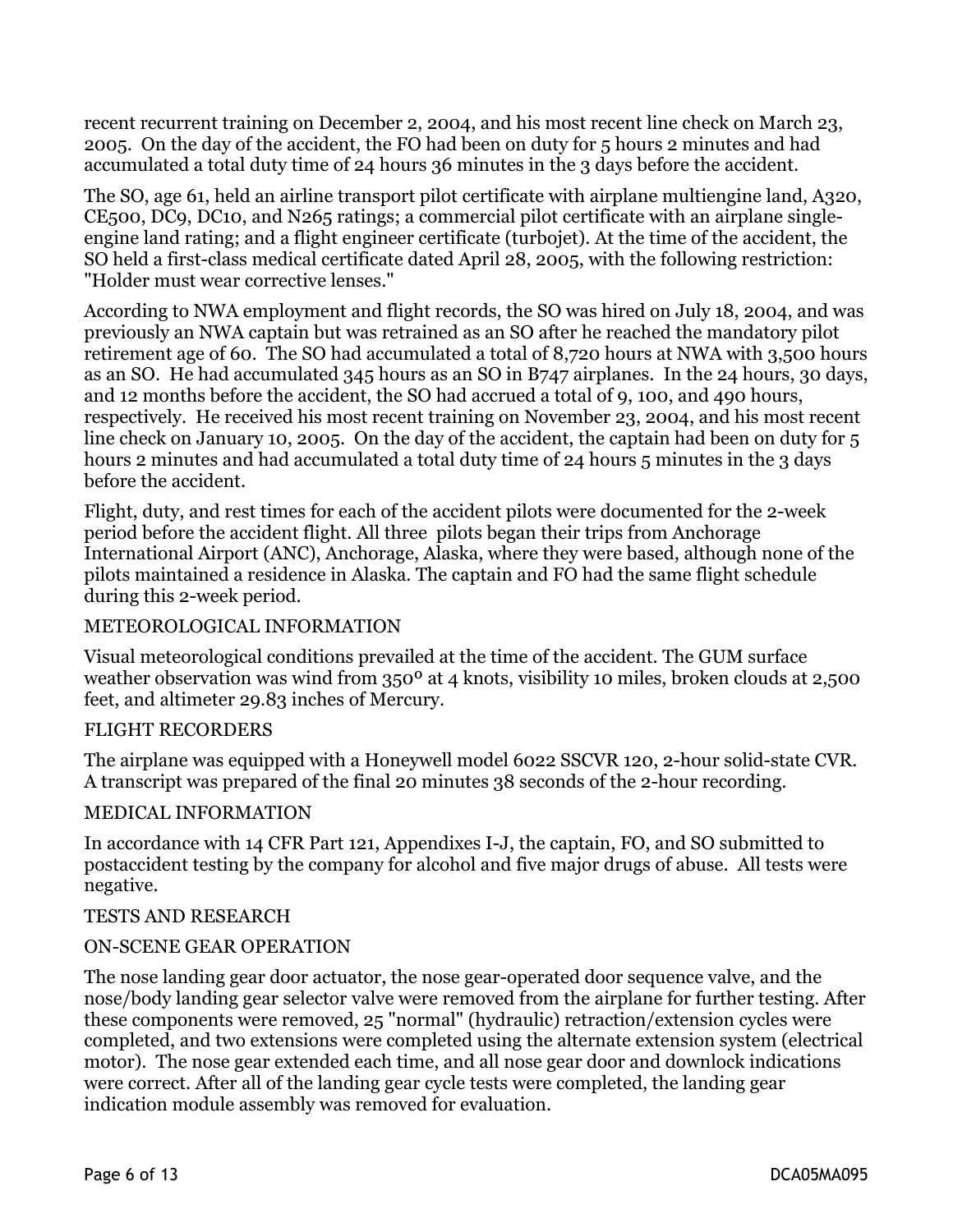### COMPONENT EXAMINATION

The nose gear-operated door sequence valve and the landing gear selector valve were examined at their respective manufactures. No significant discrepancies were found.

The landing gear indication module assembly was examined at Boeing's Equipment Quality Analysis (EQA) facility in Seattle, Washington. All of the indicator lamps illuminated sequentially and properly in response to selected switch input/positions. Electrical continuity testing found no anomalies, and insulation resistance tests confirmed proper circuit isolation and no unintended electrical paths.

The nose landing gear door actuator was examined at its manufacturer. The actuator was last overhauled in 2001 by NWA. Testing of the actuator in accordance with Functional Test Procedure 1U1198-5T found that the actuator was operating smoothly and that internal leakage was below the maximum allowable amount. The actuator retracted length measured 21.578 inches, but the nominal length was 21.630 to 21.650 inches. The actuator failed the actuator lock test and manual unlock test.

Disassembly of the actuator revealed the following: one of the two lock keys was installed 180º backward, several strands of metallic material was found in different areas of the actuator, the manual override crank gland was found lightly torqued with safety wire installed, the lock ram and lock ring were found damaged, and the piston rod seal was installed with nonstandard backup rings.

#### ADDITIONAL INFORMATION

### BOEING 747 LANDING GEAR SYSTEM

During normal operation, landing gear extension and retraction are accomplished by using two separate hydraulic sources: system 1 for the nose and body gear, and system 4 for the wing gear. The gear is retracted (up) and extended (down) by a three-position landing gear lever located on the pilots' forward instrument panel. The landing gear lever also has an OFF position that depressurizes the landing gear hydraulic system and is selected following gear retraction after takeoff.

The three annunciator lights above the landing gear lever are as follows:

- Gear door open light (red) illuminates when one or more landing gear doors are open.
- Gear down light (green) illuminates when the landing gear is DN and locked.
- Gear light (red) illuminates for the following conditions:
	- Landing gear not DN and locked and any thrust lever retarded to IDLE.
	- Landing gear in transit or not in agreement with the landing gear lever.
	- Landing gear UP with flaps selected to 25º or 30º.

Two separate systems consisting of primary and alternate sensors are used for landing gear position indications and warnings. The primary (PRIM) system has sensors to determine if the gear is down and locked, up and locked, tilted, and gear doors closed. The alternate system (ALT GEAR) has sensors to determine if the gear is down and locked, nose gear up, gear tilted, and gear doors closed. (There are no sensors to determine if the main gear is up and locked.)

The SO's landing gear indication module, located on the SO's upper right instrument panel,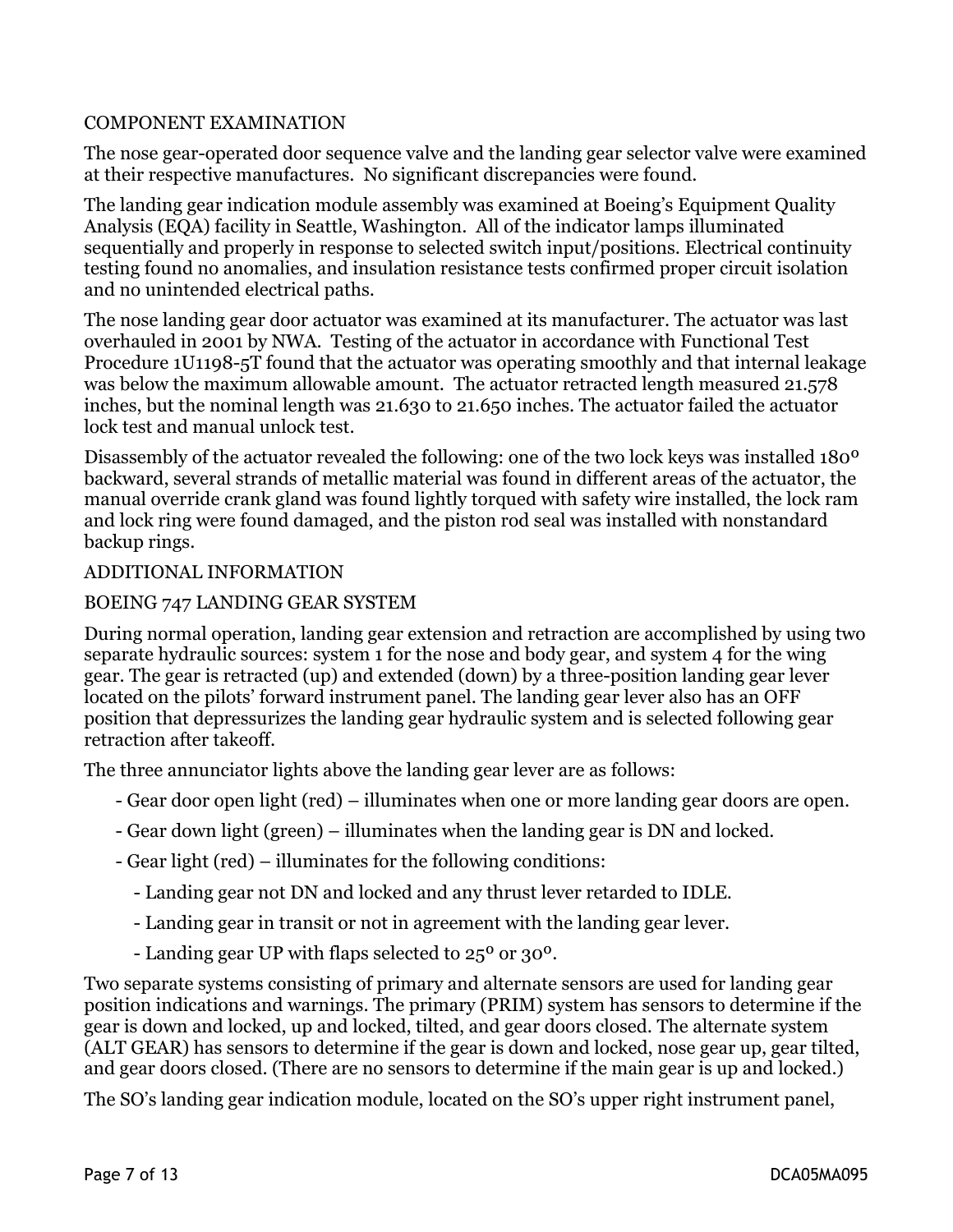contains the annunciator lights used to display the indications from the primary or the alternate system. The nose gear light and nose door open light are located above the block of lights for the four main gear (four each of gear, door, and tilt lights). If any of the sensors fail to agree with the position of the landing gear lever, the red gear light above the landing gear lever will remain illuminated.

The PRIM and ALT GEAR switches are located on the SO's landing gear indication panel. When these switches are pressed and held, the PRIM or ALT GEAR, TILT, and DOOR proximity switches are connected to the respective annunciator lights. Five gear DOWN lights will illuminate when the PRIM or ALT GEAR switch is pressed and held and the respective proximity switch senses that the landing gear is down and locked.

### RED GEAR LIGHT AFTER GEAR EXTENSION

The NWA B747 Cockpit Operations Manual, Emergency / Abnormal Procedures checklist, pages 2.32.21 and 2.32.22 stated the following about the red gear light remaining ON after gear extension:

Condition: Red gear light on indicating that the landing gear is not in agreement with

the landing gear lever.

Note: Fly-bys are considered to be of no value in confirming locked/unlocked condition

of landing gear and are not authorized.

Insure that the landing gear handle is in the down position.

Press the LANDING GEAR annunciator GEAR PRIM switch. If gear down annunciator

light for any one of the five (5) gear is not illuminated, press the GEAR ALT annunciator

switch. If the same gear DOWN annunciator is not illuminated, that gear must be

considered NOT down and locked.

Caution: If a gear down annunciator light (less than five (5) gear light indications) fails to

 illuminate during both PRIM and ALT checks, that gear must be considered NOT down and locked.

Note: Depending on the flight crew's assessment of the situation, the landing gear may be

recycled using the normal system prior to initiating the "Alternate Landing Gear

Operation" procedure.

Use "Alternate Landing Gear Operation" procedure, if required.

 If gear DOWN annunciator light for any gear illuminates in either PRIM or ALT, that gear can be

considered down and locked.

### LANDING GEAR AURAL WARNING SYSTEM

The NWA B747 cockpit operations manual stated that an aural warning horn will sound when the landing gear is not down and locked under the following conditions:

With the flaps in a maneuvering detent (1 thru 20 degrees), any time a thrust lever is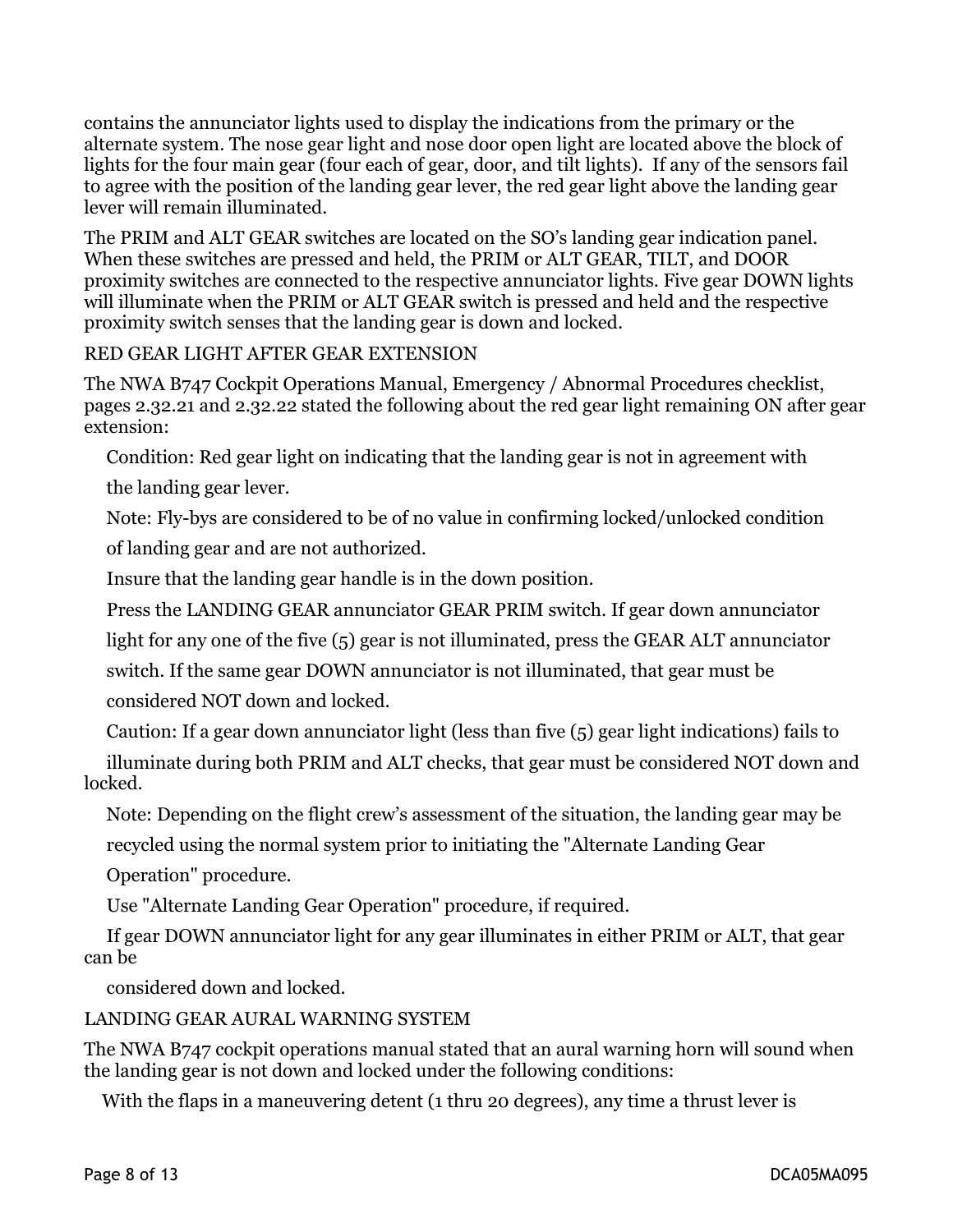retarded

 to IDLE. The pilot can override the warning horn with the Warning Horn Cutout Switch located

on the pilot's rear pedestal.

 With flaps 25 or 30 degrees and the thrust levers in any position. The pilot cannot override the

warning horn under these circumstances.

### LANDING GEAR WARNING HORN CIRCUIT BREAKER

An aural warning circuit breaker is located on the P6 circuit breaker panel. When this circuit breaker is pulled, all warning bells, horns chimes, and wailers are inoperative.

The NWA B747 cockpit operations manual, Emergency/Abnormal Procedures, page 2.1.4, stated, in part, "the flight crew must also use good judgment before pulling and resetting a circuit breaker, or resetting a tripped circuit breaker, if done outside the guidelines of a specific procedure."

### PREVIOUS GEAR MALFUNCTION

Another flight crew experienced a landing gear malfunction on the accident airplane on August 9, 2005. During that event, the flight crewmembers indicated that they saw a red gear warning light on the forward instrument panel when the gear was extended. When either the PRIM or ALT GEAR switches was pushed on the SO's landing gear indication module, the nose GEAR DOWN green light did not illuminate, but the four main GEAR DOWN green lights illuminated. The crew elected to recycle the gear, after which all five gear extended normally with normal indications (five green gear lights), and the airplane landed without incident. The FO stated that she did not think that she had seated the landing gear lever firmly enough in the DOWN position, and, as a result, the captain did not enter this event in the airplane's maintenance logbook.

### RELATED ACCIDENTS

On March 5, 1999, an Air France Boeing 747-200 freighter landed with its nose gear retracted at Chennai Airport, Chennai, India. The crew was not injured, but the airplane was destroyed by postcrash fire. According to the accident report, the flight crew had concluded that all gear were down and locked despite a red GEAR light on the forward instrument panel. The crew had failed to recognize that the green GEAR DOWN light for the nose gear was not illuminated and assumed that the red GEAR light on the forward instrument panel was a false indication. The gear was recycled, but an alternate extension was not attempted.

On October 19, 1994, Ansett Australia Airlines flight 881, a Boeing 747-300, landed with its nose gear retracted at Sydney-Kingsford Smith International Airport, Sydney, Australia.

None of the 274 passengers and crew aboard was injured, but the airplane was substantially damaged. According to the report on this accident, the airplane returned to Sydney after having shut down the number 1 engine because of an oil leak. When the landing gear and flaps were extended for landing, the landing gear warning horn began to sound. Although the SO's panel indicated that the nose gear was not down and locked, the SO did not recognize this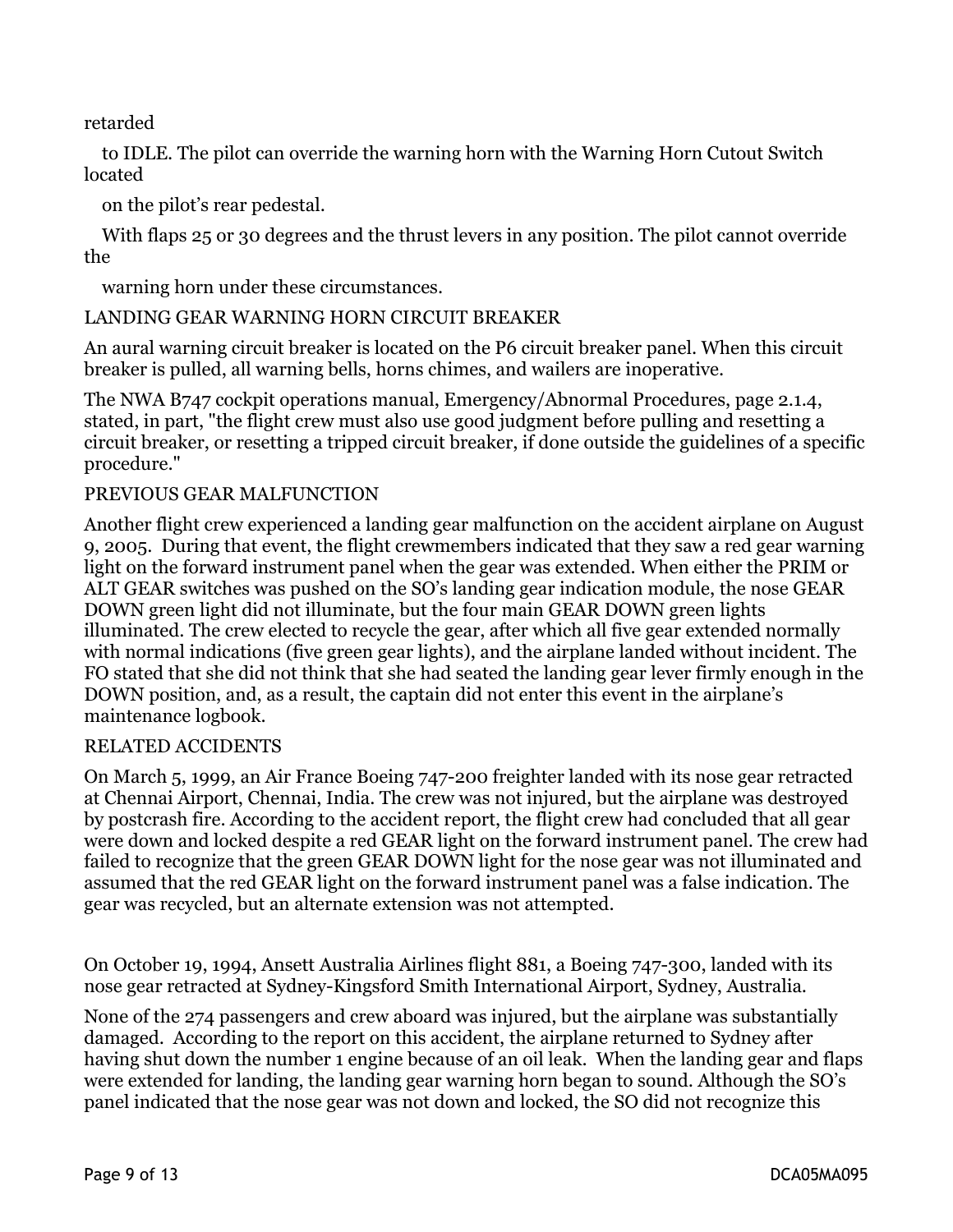error, and subsequent communication and coordination among the flight crew did not detect the error. The failure of the gear to extend resulted from a hydraulic pressure failure, although the gear would likely have extended with more time. The crew did not attempt to extend the gear via the alternate extension system.

On November 1, 1972, a Japan Air Lines Boeing 747-200 landed with its nose gear retracted at Anchorage International Airport. None of the 281 passengers and crew aboard was injured, but the airplane was substantially damaged. According to the report, the flight deck indications reflected that the nose gear was not down, but the crew did not cycle the gear or attempt to use the alternate gear extension procedures. The airplane landed with the nose gear retracted (for undetermined reasons) but with the nose gear doors open.

#### BOEING OPERATIONS MANUAL BULLETIN

On January 21, 2000, the Boeing Company issued an operations manual bulletin that revised the procedures for the Emergency/Abnormal checklist as follows: "Red Gear Light Remains ON After Gear Extension."

The emergency/abnormal procedures checklist used by NWA flight crews at the time of the accident for "Red Gear Light Remains ON After Gear Extension" incorporated the changes recommended in the Boeing bulletin and emphasized "five (5) gear light indications," in bold print, twice in the checklist.

### POSTACCIDENT CHANGES

Subsequent to the accident, NWA issued a flight operations general bulletin, "Landing Gear Indications," to all NWA B747-200 pilots. That bulletin reviewed the logic, operation, and cockpit indications of the landing gear system. NWA also modified the cockpit operaions manual emergency/abnormal procedures checklist to include a color graphic of the SO's landing gear annunciator panel. In the graphic, each of the five landing gear annunciators is numbered, starting with the nose gear, and the text associated with each illuminated annunciator appears in green rather than gray.

| Certificate:                     | Airline Transport; Commercial                                                                                                                                                                                                                       | Age:                              | 50, Male                      |
|----------------------------------|-----------------------------------------------------------------------------------------------------------------------------------------------------------------------------------------------------------------------------------------------------|-----------------------------------|-------------------------------|
| Airplane Rating(s):              | Multi-engine Land; Single-engine<br>Land                                                                                                                                                                                                            | Seat Occupied:                    | Left                          |
| <b>Other Aircraft Rating(s):</b> | None                                                                                                                                                                                                                                                | <b>Restraint Used:</b>            | Seatbelt, Shoulder<br>harness |
| Instrument Rating(s):            | Airplane                                                                                                                                                                                                                                            | <b>Second Pilot Present:</b>      | Yes.                          |
| Instructor Rating(s):            | None                                                                                                                                                                                                                                                | <b>Toxicology Performed:</b>      | No                            |
| <b>Medical Certification:</b>    | Class 1 Without<br>Waivers/Limitations                                                                                                                                                                                                              | Last FAA Medical Exam:            | 02/01/2005                    |
| <b>Occupational Pilot:</b>       | Yes                                                                                                                                                                                                                                                 | Last Flight Review or Equivalent: | 04/20/2004                    |
| <b>Flight Time:</b>              | 7850 hours (Total, all aircraft), 7850 hours (Total, this make and model), 2350 hours (Pilot In<br>Command, all aircraft), 184 hours (Last 90 days, all aircraft), 86 hours (Last 30 days, all<br>aircraft), 12 hours (Last 24 hours, all aircraft) |                                   |                               |

#### **Pilot Information**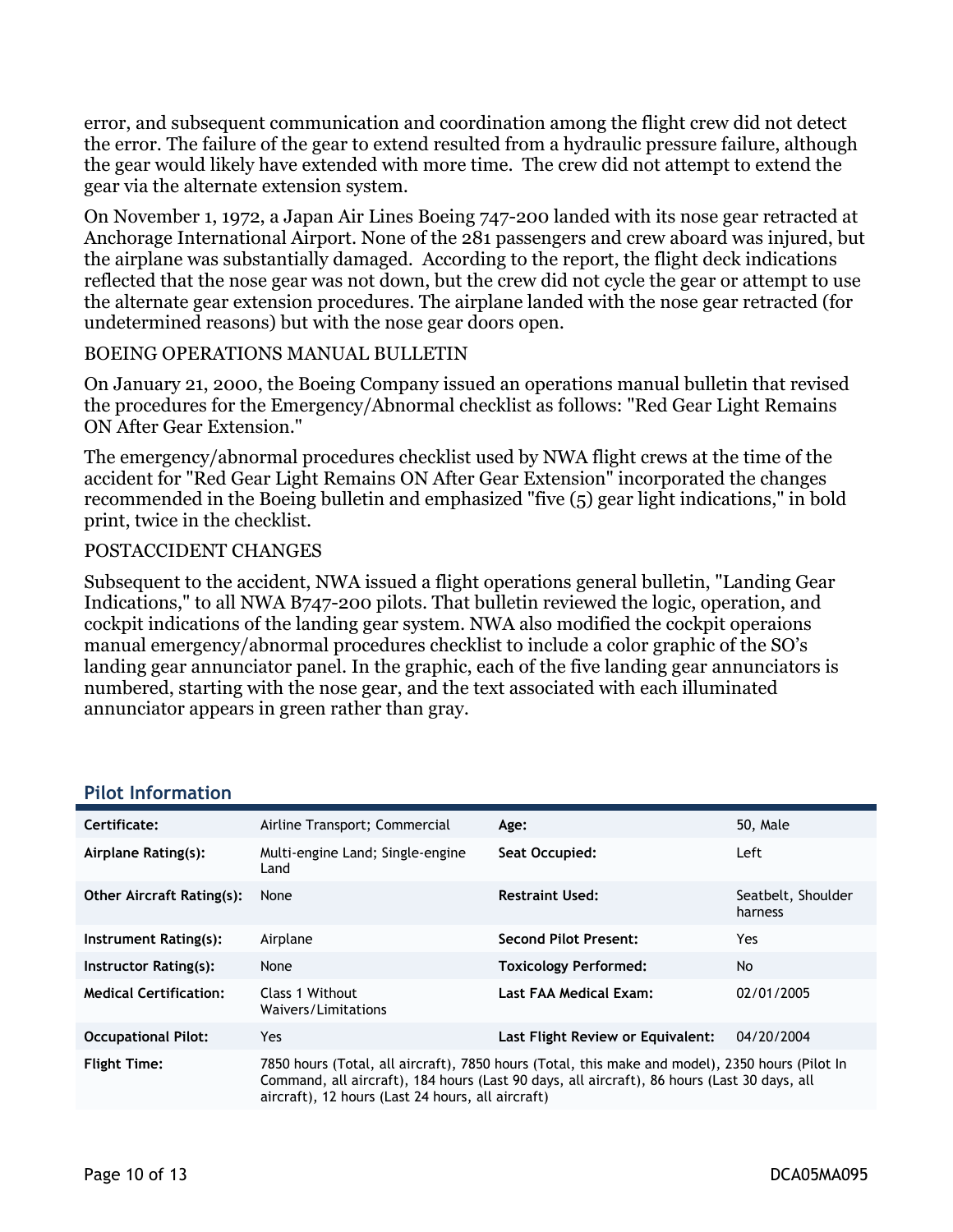### **Co-Pilot Information**

| Certificate:                     | Commercial; Flight Engineer                                                                                                                                                                         | Age:                              | 46, Male                      |
|----------------------------------|-----------------------------------------------------------------------------------------------------------------------------------------------------------------------------------------------------|-----------------------------------|-------------------------------|
| Airplane Rating(s):              | Multi-engine Land; Single-engine<br>Land                                                                                                                                                            | Seat Occupied:                    | Right                         |
| <b>Other Aircraft Rating(s):</b> | None                                                                                                                                                                                                | <b>Restraint Used:</b>            | Seatbelt, Shoulder<br>harness |
| Instrument Rating(s):            | Airplane                                                                                                                                                                                            | <b>Second Pilot Present:</b>      | Yes                           |
| Instructor Rating(s):            | None                                                                                                                                                                                                | <b>Toxicology Performed:</b>      | <b>No</b>                     |
| <b>Medical Certification:</b>    | Class 1 Without<br>Waivers/Limitations                                                                                                                                                              | Last FAA Medical Exam:            | 12/08/2004                    |
| <b>Occupational Pilot:</b>       | Yes                                                                                                                                                                                                 | Last Flight Review or Equivalent: | 03/23/2005                    |
| <b>Flight Time:</b>              | 9100 hours (Total, all aircraft), 8695 hours (Total, this make and model), 208 hours (Last 90<br>days, all aircraft), 75 hours (Last 30 days, all aircraft), 12 hours (Last 24 hours, all aircraft) |                                   |                               |

### **Flight Engineer Information**

| Certificate:                     | Airline Transport; Commercial;<br><b>Flight Engineer</b>                                                                                                                                                                                           | Age:                              | 61                            |
|----------------------------------|----------------------------------------------------------------------------------------------------------------------------------------------------------------------------------------------------------------------------------------------------|-----------------------------------|-------------------------------|
| Airplane Rating(s):              | Multi-engine Land; Single-engine<br>Land                                                                                                                                                                                                           | Seat Occupied:                    | Rear                          |
| <b>Other Aircraft Rating(s):</b> | None                                                                                                                                                                                                                                               | <b>Restraint Used:</b>            | Seatbelt, Shoulder<br>harness |
| Instrument Rating(s):            | Airplane                                                                                                                                                                                                                                           | Second Pilot Present:             | Yes.                          |
| Instructor Rating(s):            | None                                                                                                                                                                                                                                               | <b>Toxicology Performed:</b>      | <b>No</b>                     |
| <b>Medical Certification:</b>    | Class 1 With Waivers/Limitations                                                                                                                                                                                                                   | Last FAA Medical Exam:            | 04/28/2005                    |
| <b>Occupational Pilot:</b>       | Yes.                                                                                                                                                                                                                                               | Last Flight Review or Equivalent: |                               |
| <b>Flight Time:</b>              | 8720 hours (Total, all aircraft), 345 hours (Total, this make and model), 4110 hours (Pilot In<br>Command, all aircraft), 163 hours (Last 90 days, all aircraft), 100 hours (Last 30 days, all<br>aircraft), 9 hours (Last 24 hours, all aircraft) |                                   |                               |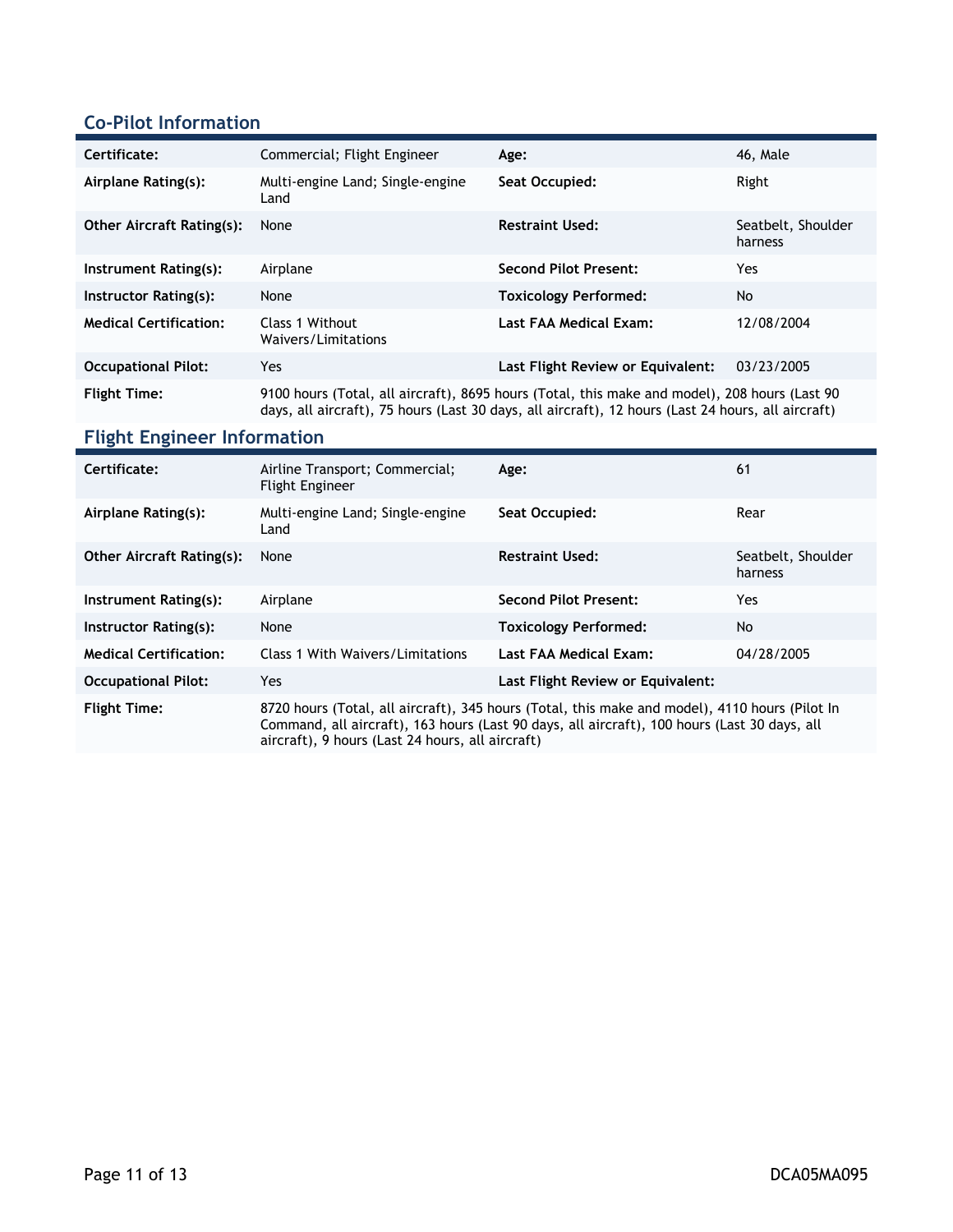### **Aircraft and Owner/Operator Information**

| <b>Aircraft Make:</b>             | <b>BOEING</b>            | Registration:                            | <b>N627US</b>      |
|-----------------------------------|--------------------------|------------------------------------------|--------------------|
| Model/Series:                     | 747-200                  | <b>Aircraft Category:</b>                | Airplane           |
| <b>Year of Manufacture:</b>       |                          | <b>Amateur Built:</b>                    | No                 |
| Airworthiness Certificate:        | Normal; Transport        | Serial Number:                           | 21709              |
| <b>Landing Gear Type:</b>         | Retractable - Tricycle   | Seats:                                   |                    |
| Date/Type of Last Inspection:     | <b>AAIP</b>              | Certified Max Gross Wt.:                 | 816000 lbs         |
| Time Since Last Inspection:       |                          | Engines:                                 | 4 Turbo Fan        |
| Airframe Total Time:              | 95270 Hours              | <b>Engine Manufacturer:</b>              | Pratt & Whitney    |
| ELT:                              | Installed, not activated | <b>Engine Model/Series:</b>              | JT9D-70            |
| <b>Registered Owner:</b>          | NORTHWEST AIRLINES INC   | <b>Rated Power:</b>                      | 53000 lbs          |
| Operator:                         | NORTHWEST AIRLINES INC   | <b>Operating Certificate(s)</b><br>Held: | Flag carrier (121) |
| <b>Operator Does Business As:</b> |                          | <b>Operator Designator Code:</b>         | <b>NWAA</b>        |

## **Meteorological Information and Flight Plan**

| <b>Conditions at Accident Site:</b>     | <b>Visual Conditions</b> | <b>Condition of Light:</b>                     | Day                              |
|-----------------------------------------|--------------------------|------------------------------------------------|----------------------------------|
| <b>Observation Facility, Elevation:</b> |                          | Distance from Accident Site:                   |                                  |
| <b>Observation Time:</b>                |                          | Direction from Accident Site:                  |                                  |
| <b>Lowest Cloud Condition:</b>          |                          | Visibility                                     | 10 Miles                         |
| Lowest Ceiling:                         | Broken / $2500$ ft agl   | Visibility (RVR):                              |                                  |
| Wind Speed/Gusts:                       | 4 knots /                | <b>Turbulence Type</b><br>Forecast/Actual:     |                                  |
| <b>Wind Direction:</b>                  | $350^\circ$              | <b>Turbulence Severity</b><br>Forecast/Actual: |                                  |
| <b>Altimeter Setting:</b>               | 29.83 inches Hg          | <b>Temperature/Dew Point:</b>                  | $29^{\circ}$ C / 25 $^{\circ}$ C |
| <b>Precipitation and Obscuration:</b>   |                          |                                                |                                  |
| <b>Departure Point:</b>                 | TOKYO (RJAA)             | Type of Flight Plan Filed:                     | <b>IFR</b>                       |
| Destination:                            | AGANA, GU (PGUM)         | <b>Type of Clearance:</b>                      | <b>IFR</b>                       |
| <b>Departure Time:</b>                  |                          | Type of Airspace:                              |                                  |

### **Airport Information**

| Airport:                    | Guam-Antonio B. Won Pat (GUM) | <b>Runway Surface Type:</b>      | Concrete         |
|-----------------------------|-------------------------------|----------------------------------|------------------|
| <b>Airport Elevation:</b>   |                               | <b>Runway Surface Condition:</b> | Drv              |
| <b>Runway Used:</b>         | 06L                           | IFR Approach:                    | Visual           |
| <b>Runway Length/Width:</b> | 10015 ft / 150 ft             | VFR Approach/Landing:            | <b>Full Stop</b> |